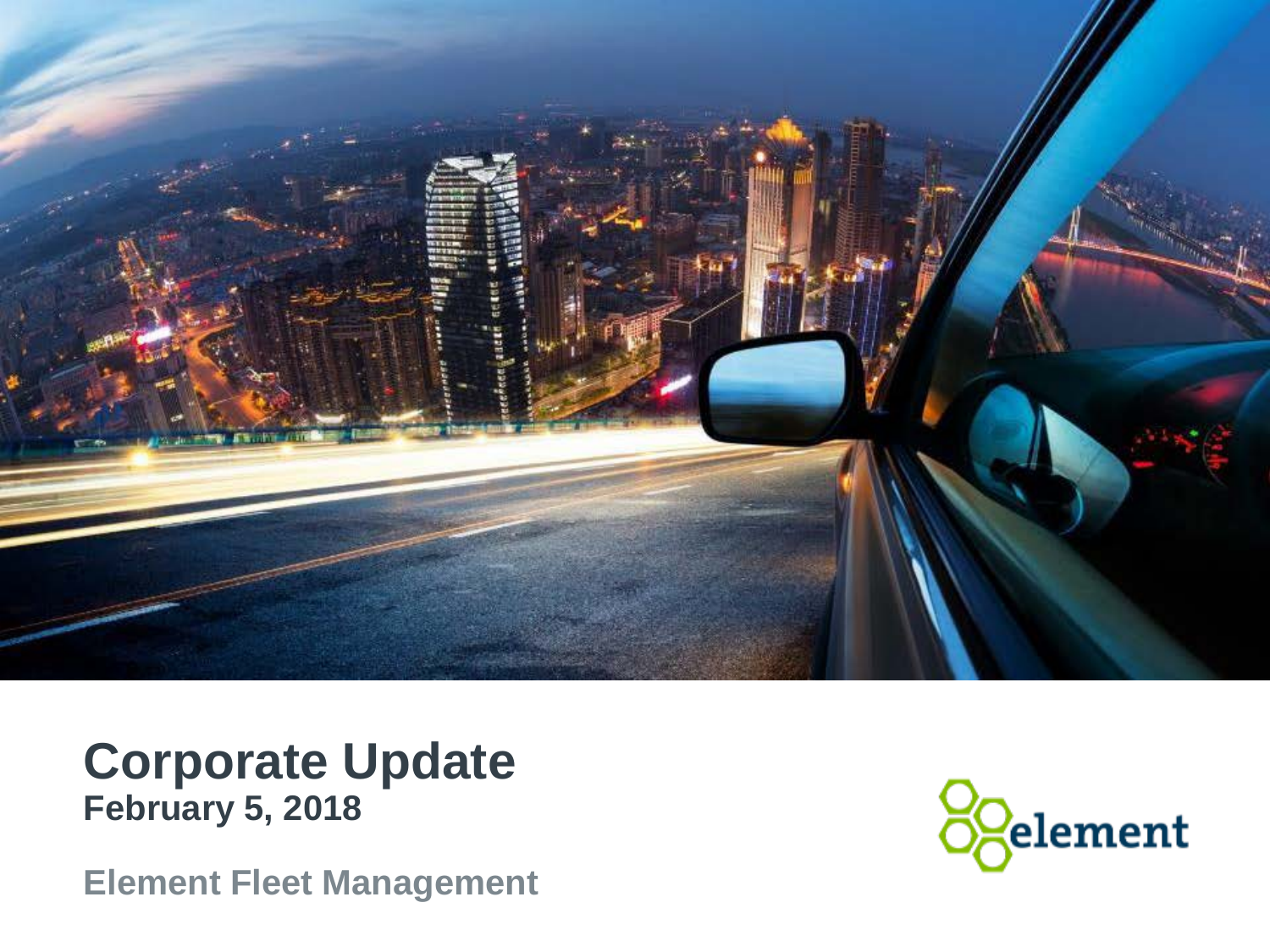

#### **Agenda**

- Backdrop
- Strategic Review
- Management Succession
- Priorities and Initiatives
- Outlook

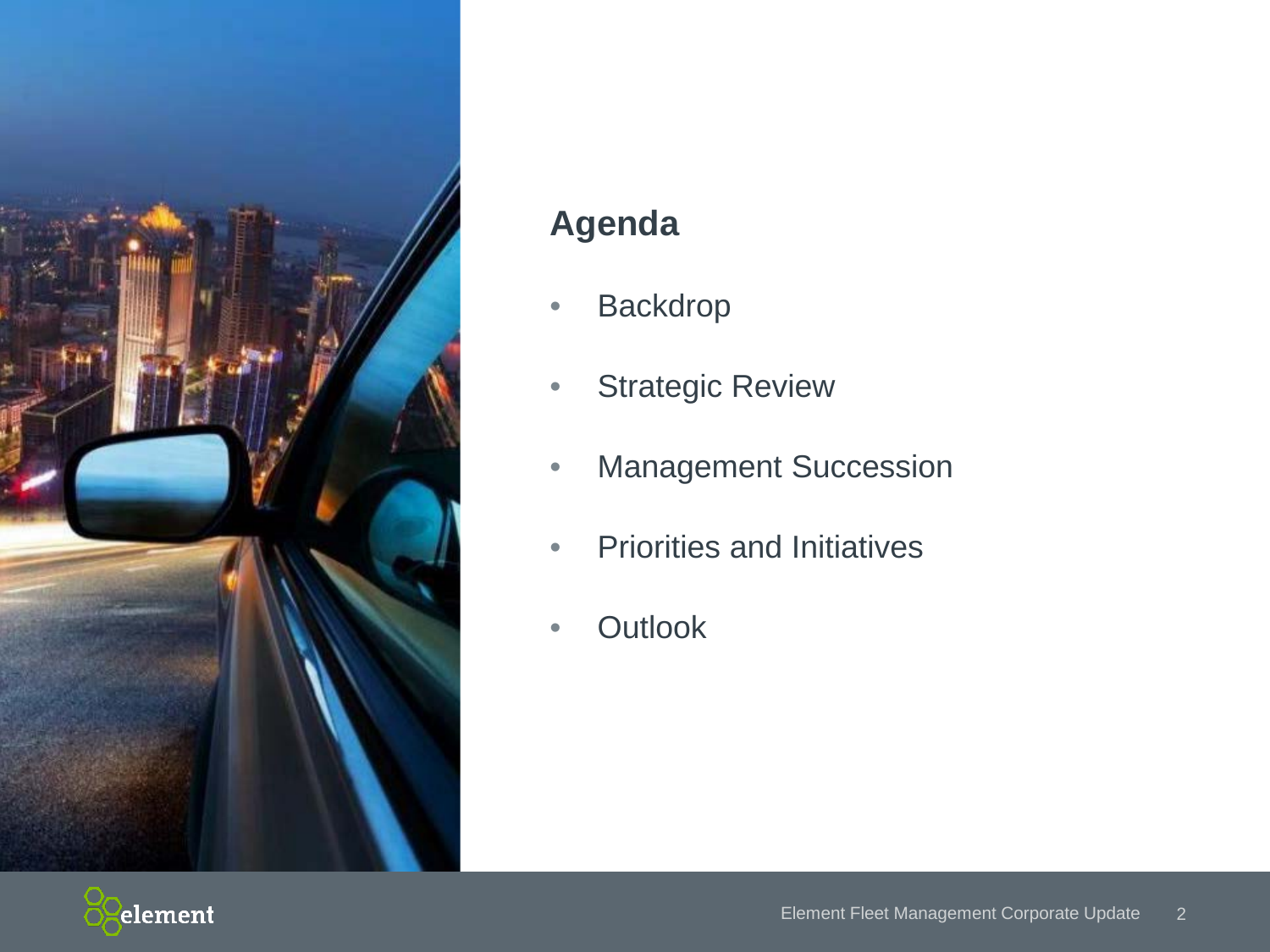#### **Brian Tobin**  *Chairman*

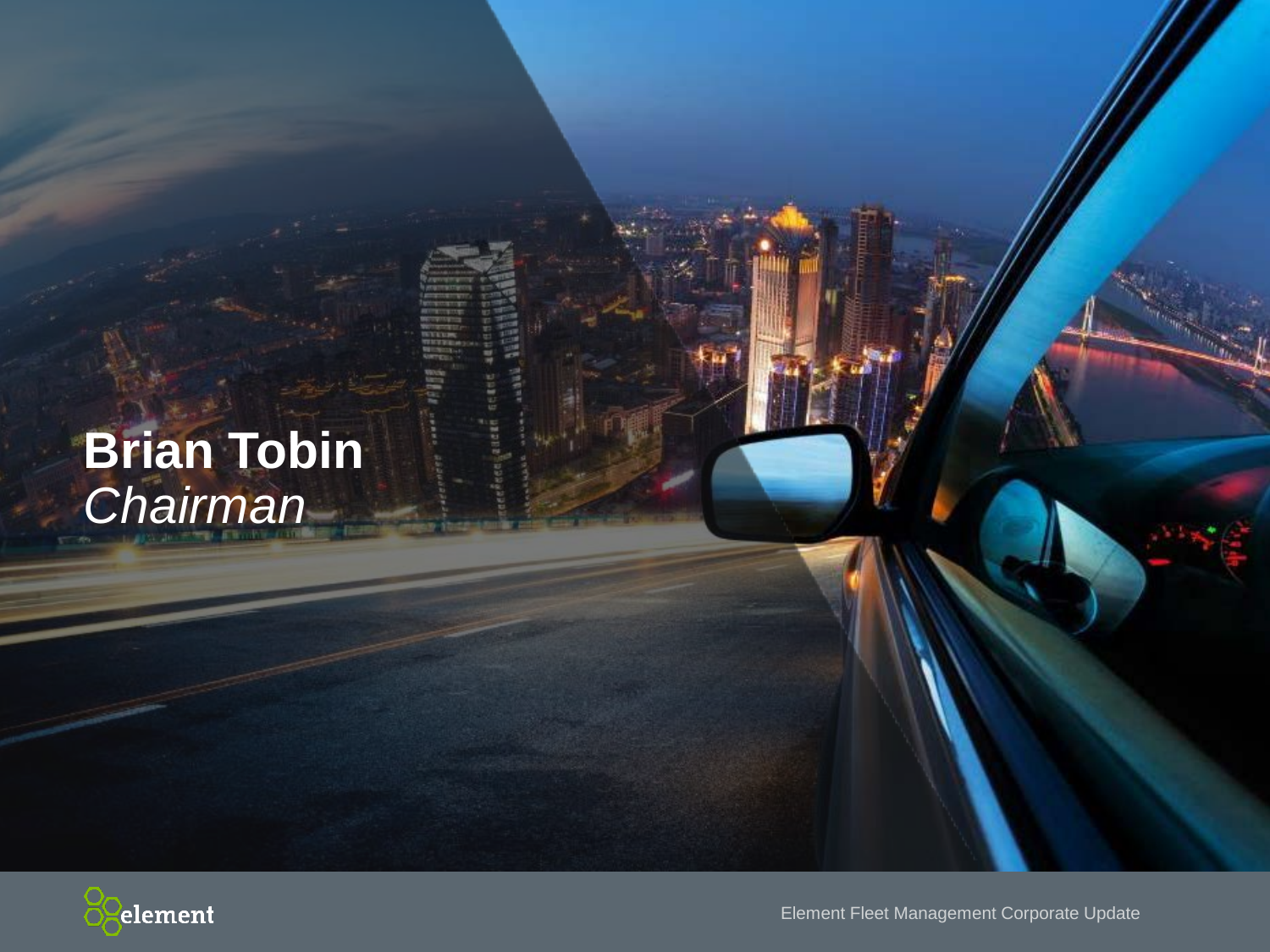#### **Backdrop**

- EFN has expanded rapidly through acquisition and organic growth, creating North America's leading fleet management platform
- Sustained innovation and investment have produced compelling new services for customers, positioning EFN to profit from the new face of mobility and transportation
- Early successes are reflected in strong originations and exciting new customer wins such as Maven, Splend and many others
- However, implementation of the industry's most advanced technology platform has taken longer than was originally expected and involved integration challenges
- Over the last couple of years, we completed a corporate split, segmented the core fleet operations and more recently, performed a review of strategic alternatives which further required management attention
- This has led to temporarily higher cost structure and a revenue growth trajectory below EFN's long-term potential

#### **We have set the stage for continued growth but must strengthen areas of our operations**

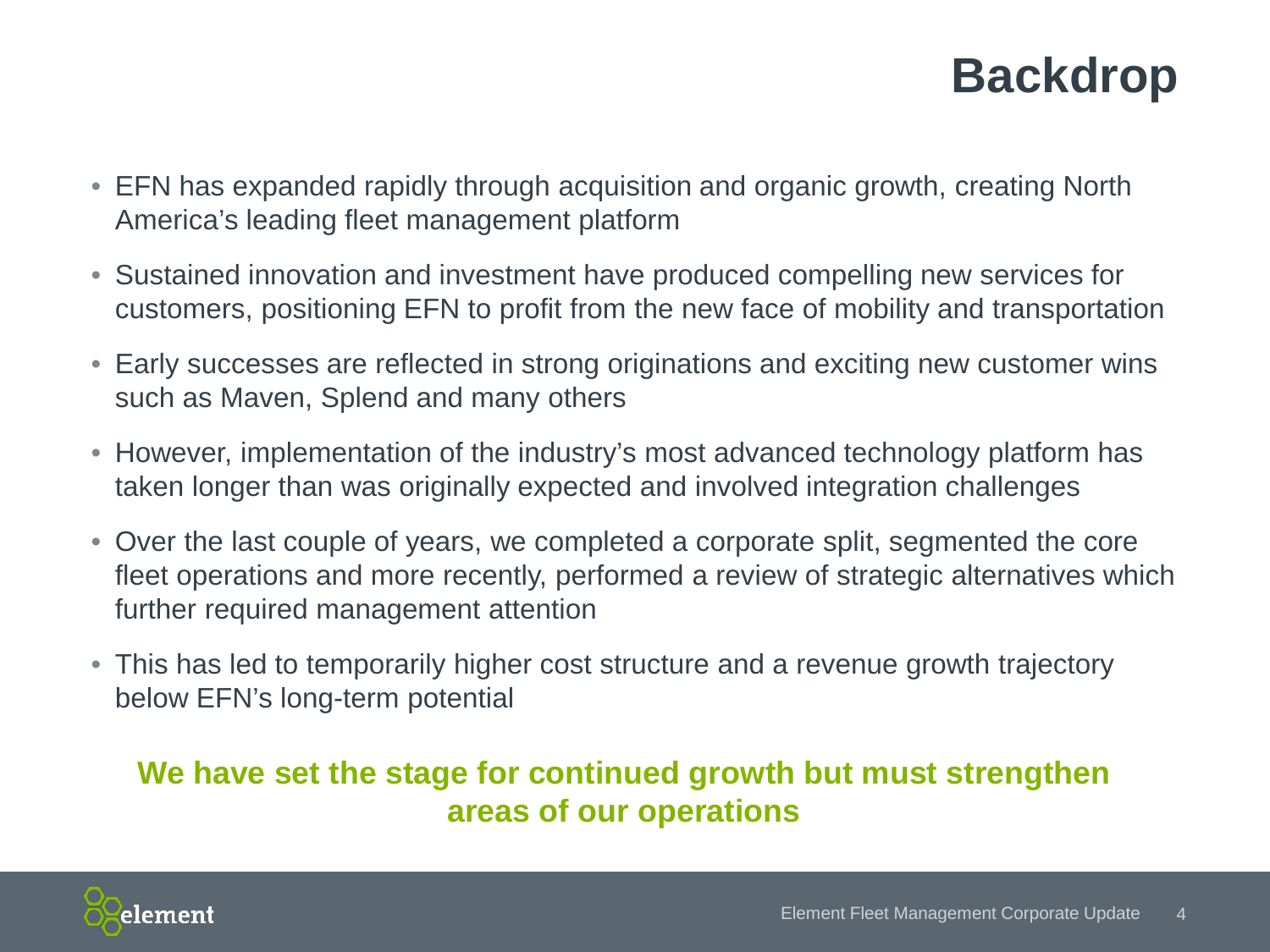## **Strategic Review**

Staying the Course

- In consultation with several of our largest shareholders and with assistance of our advisers, Element explored a broad spectrum of alternatives over the past year
- We evaluated a number of opportunities to surface shareholder value and weighed them against our business strategy and our future prospects as a leading global fleet management company
- The Board and its advisers have completed their review and concluded that the best way to create long-term value for all stakeholders is to continue to execute on the Company's strategy
- We will redouble our efforts on customer experience, cost efficiency and operating excellence
- This will allow EFN to optimize its operations and harvest its recent investments in technology which will drive future growth

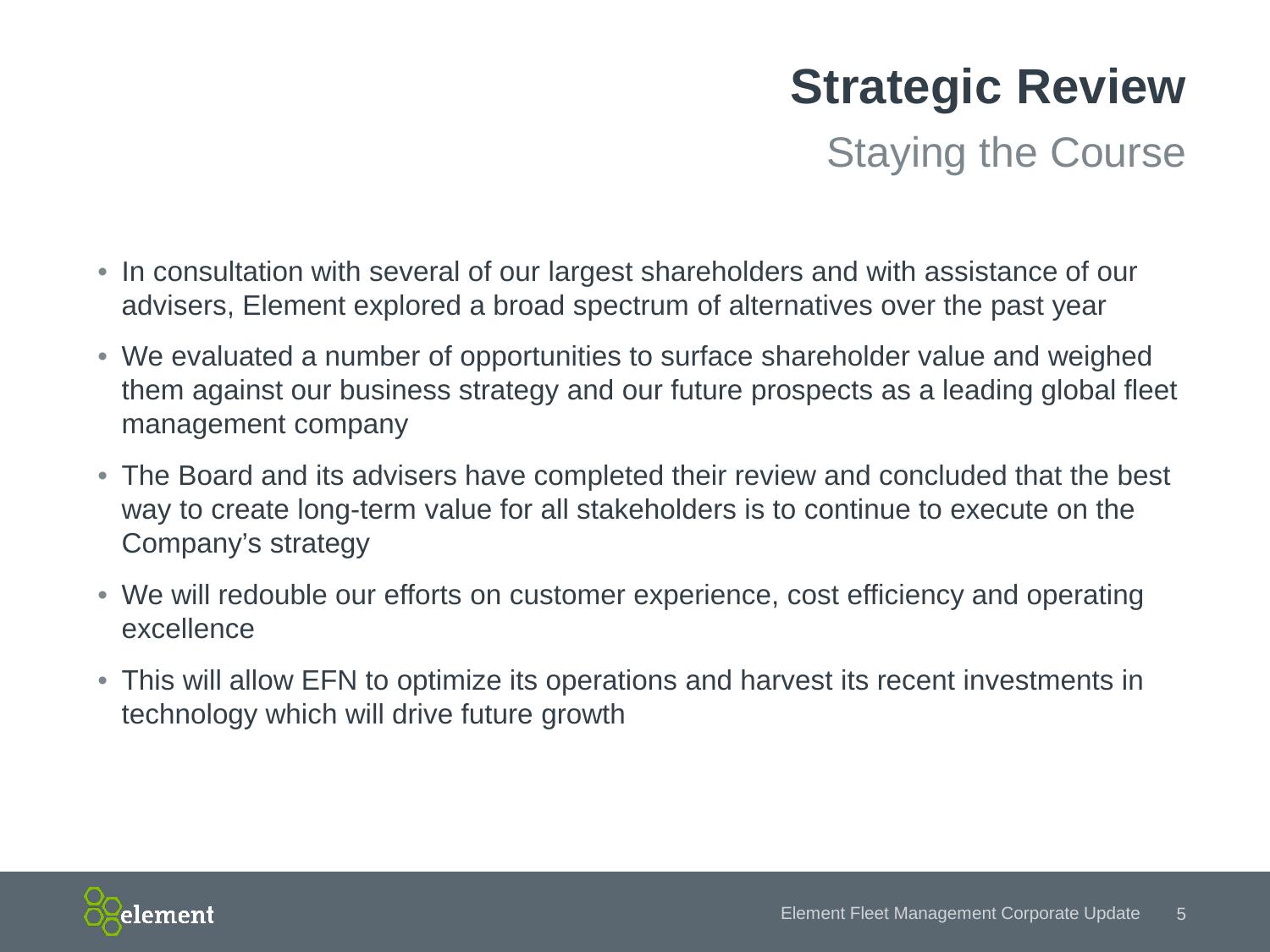### **Management Succession**

- Having established a vision and foundation for growth, Bradley Nullmeyer is retiring after five years
- Daniel Jauernig named acting Chief Executive Officer
- Daniel joined EFN in 2014 and has comprehensive knowledge of our operations, customers and industry
- Board has initiated a CEO search to guide EFN through its next phase of development and growth, which will include both internal and external candidates

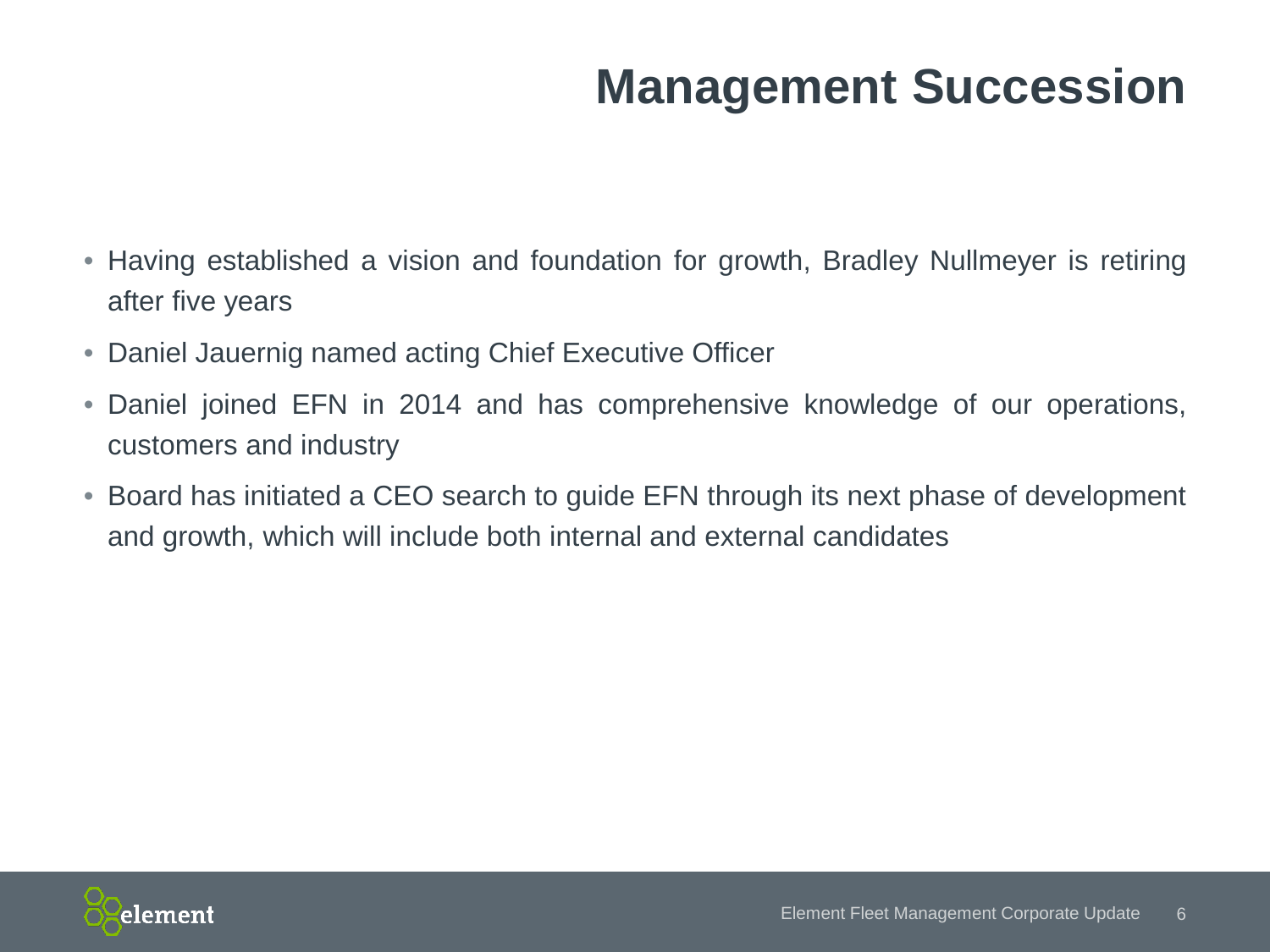### **Daniel Jauernig** *Acting CEO*



Element Fleet Management Corporate Update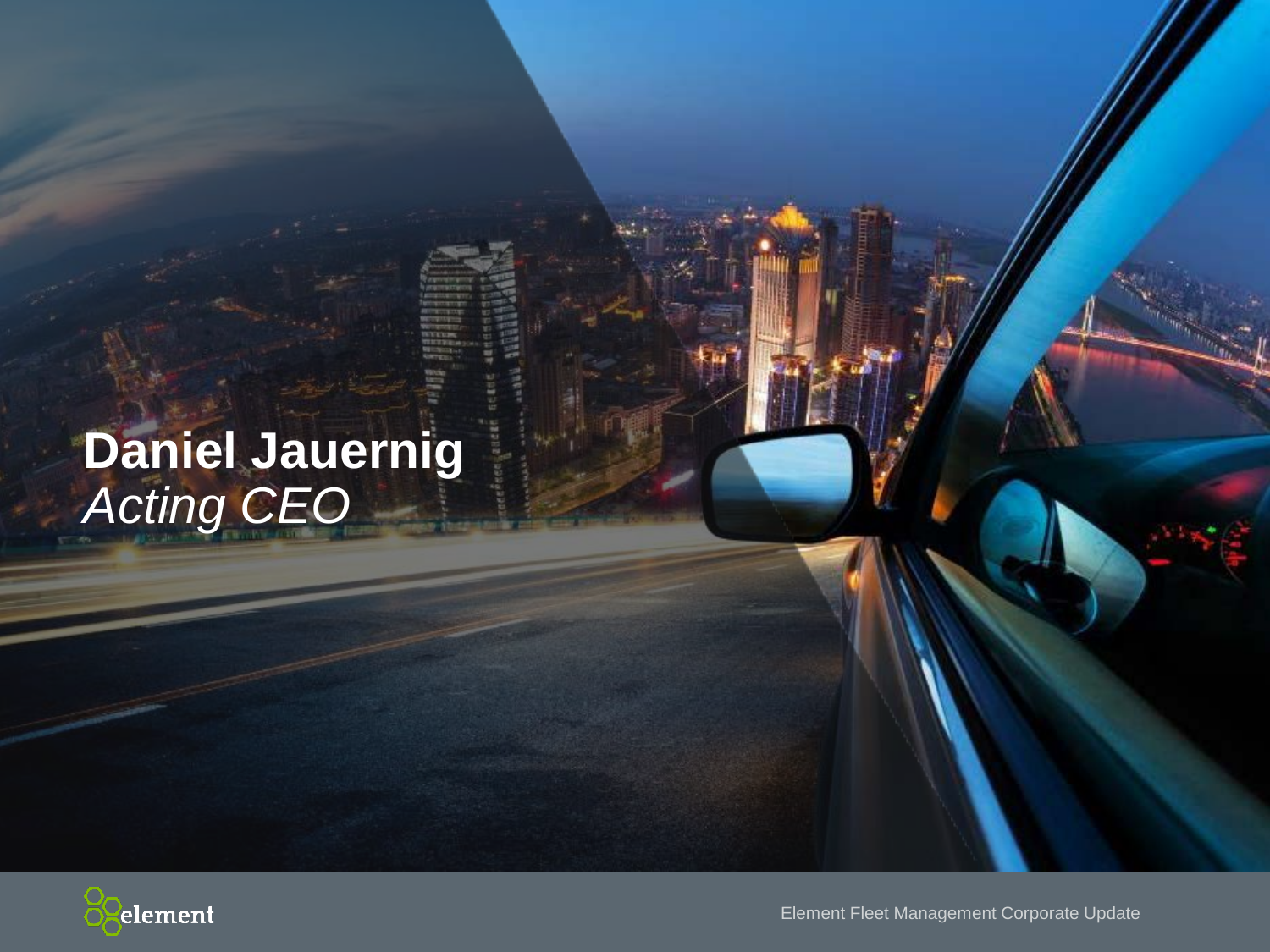### **Priorities and Initiatives**

#### Operational Excellence

- Optimize the customer experience
- Align expenses to revenue growth
- Maintain investment in innovation and customer service
- Execute on current pipeline of business
- Leveraging our industry-leading technology and recent investments
- Greater penetration of services

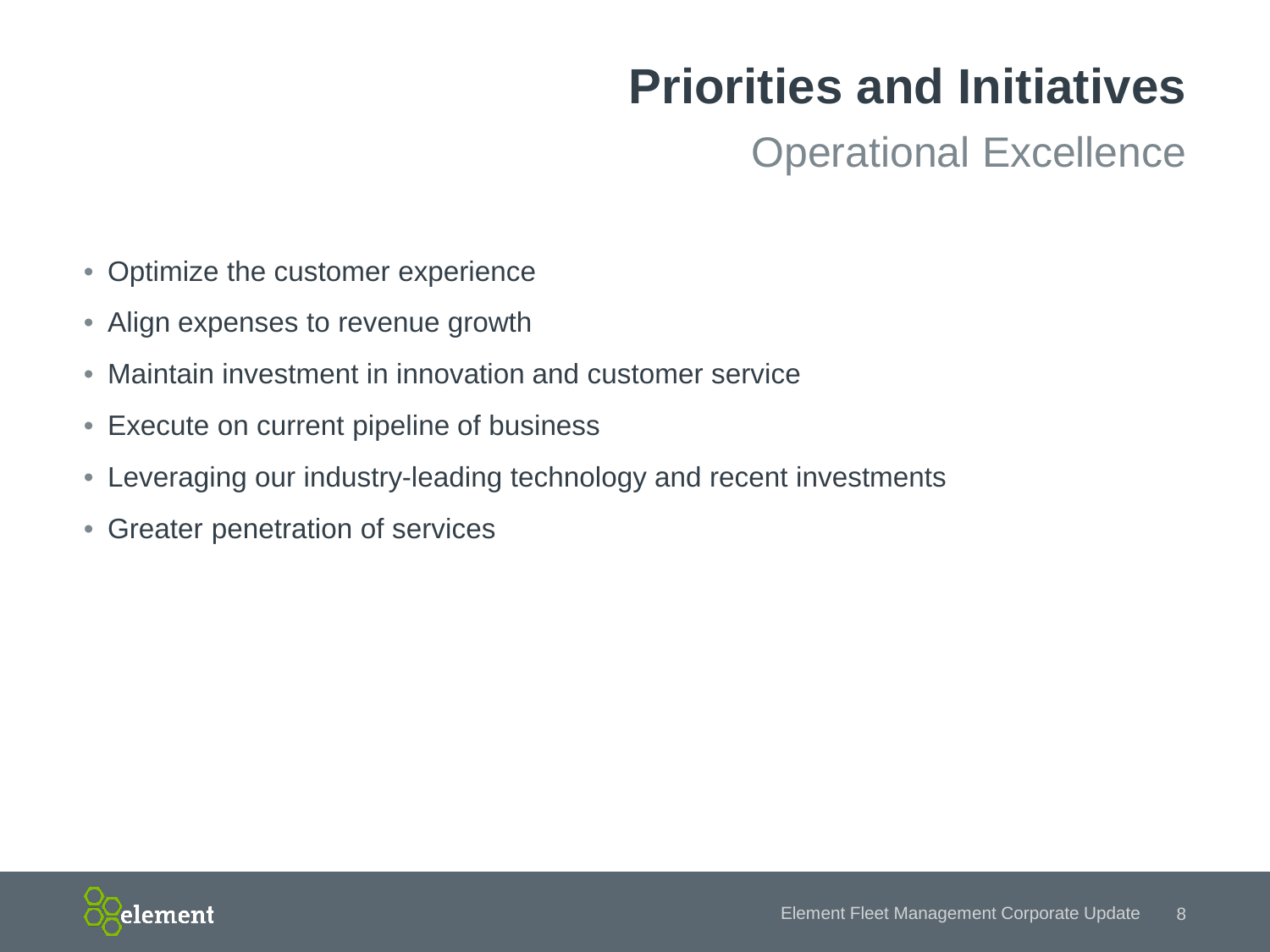## Business Update **Outlook**

- 2017 operating results in the core fleet business to be in line with previously communicated 2017 guidance
- Integration challenges resulted in 2017 ending with a decline in service units from the third quarter
- 2018 core fleet adjusted operating income will be down approximately 3% to 5% on a currency neutral basis
- New client originations and management initiatives in 2018 will build a foundation for growth in core fleet adjusted operating income that is expected to resume beginning in 2019
- EFN to report Q4 and FY2017 results on March 15

**We are confident we can achieve mid- and long-term annual growth rates of 7% - 9% for core fleet adjusted operating income in 2020 and beyond**